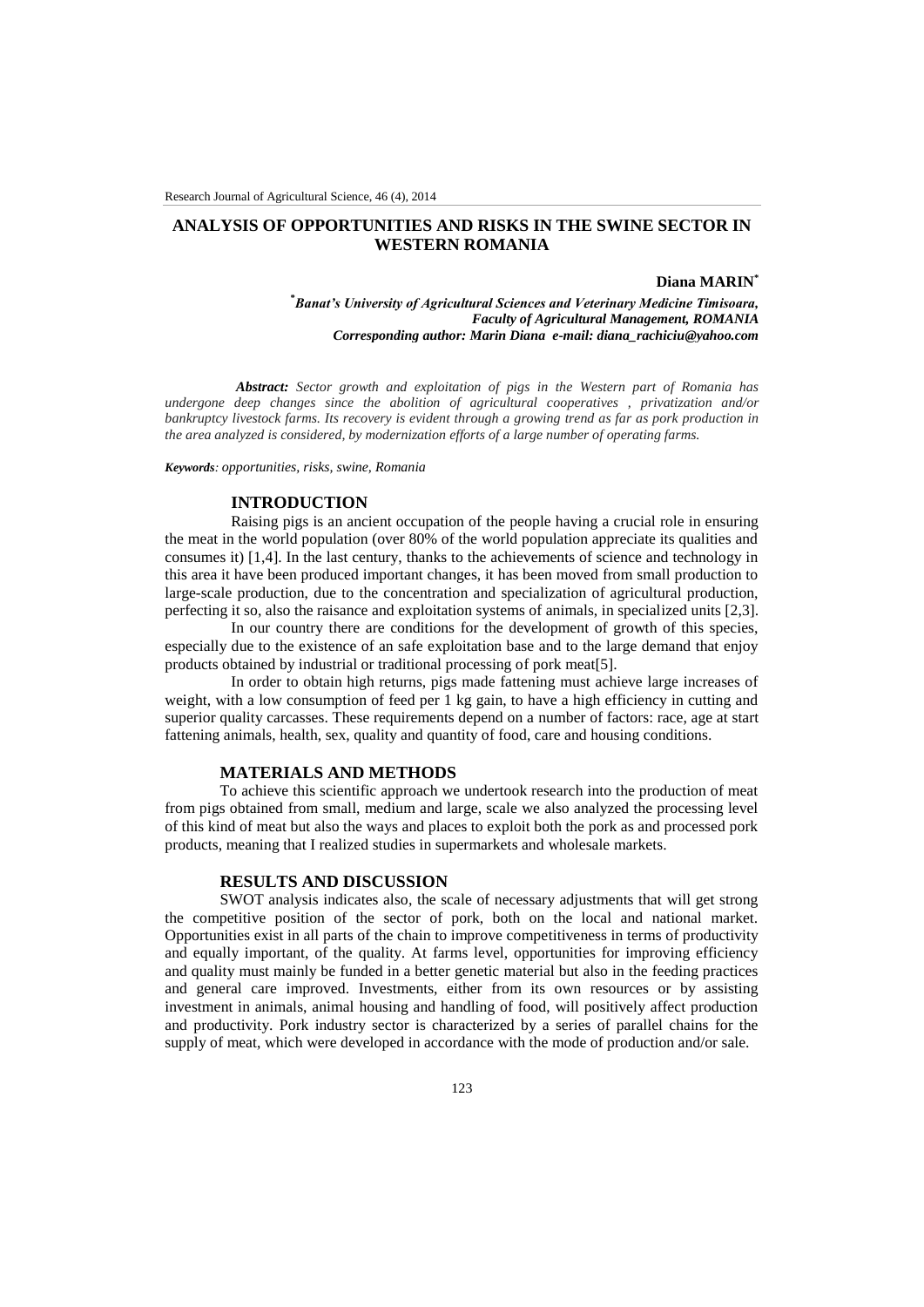### Opportunities from the swine breeding sector from Western area of Romania **OPPORTUNITIES**

# **Small and medium scale production**  a) Development of a commercial sector of small and medium producers (eg. 20-200 breeding pigs) that works with high levels of technical efficiency and motivation to improve competitive conditions within the sector. b) Improving feed efficiency by providing advice and training on appropriate feeding plans, production and storage of feed and productivity monitoring. c) Improving the quality of pork by providing advice and training (through the organization of local special courses by agricultural rooms of localities that are part of the counties analyzed) on hygienic conditions and procedures. d) Improvement of genetic material, animal shelters and feed through investment deposits. e) Improving the dissemination of high quality suitable genetic material among small-scale production units. f) Improving horizontal connections between small and medium producers to enable them to reach a scale compatible with the processing sector. g) Affiliation of farmers to different associations of breeders of pigs at 5 West region. **Commercial production of swine at large-scale**  a) Improving technical efficiency through training programs related to all aspects of caring for pigs. b) Improve business management skills through training. c) Improving quality by introducing a classification system based on carcass quality. d) Intensification of awareness of biosecurity risks and hazards through training regarding biosecurity systems and procedures. e) Improving waste management through a program of investment and regulatory standards. f) Improving knowledge's regarding the situation and market perspectives through access to information on the market. g) Improving technical efficiency by creating and disseminating a solid program of benchmarking **Processing level**  a) Improving the quality and efficiency of production by investing in modern technology. b) Product development through improved knowledge on market and consumer requirements. c) Assortment and improved quality of products, because demand is growing with the increase in consumer income. d) Increasing the efficiency through restructuring generated by market sector (mergers and acquisitions that gives the possibility scale production and specialization). Attracting foreign direct investment to support the development. e) Expanding markets through networks/partnerships with major retailers for purchase and distribution. f) Affiliation of processors to associations of pork producers at the level of the the western area of Romania **Supermarkets and major wholesale markets** a) Provide opportunities for large-scale sales in a extensive market from geographically point of view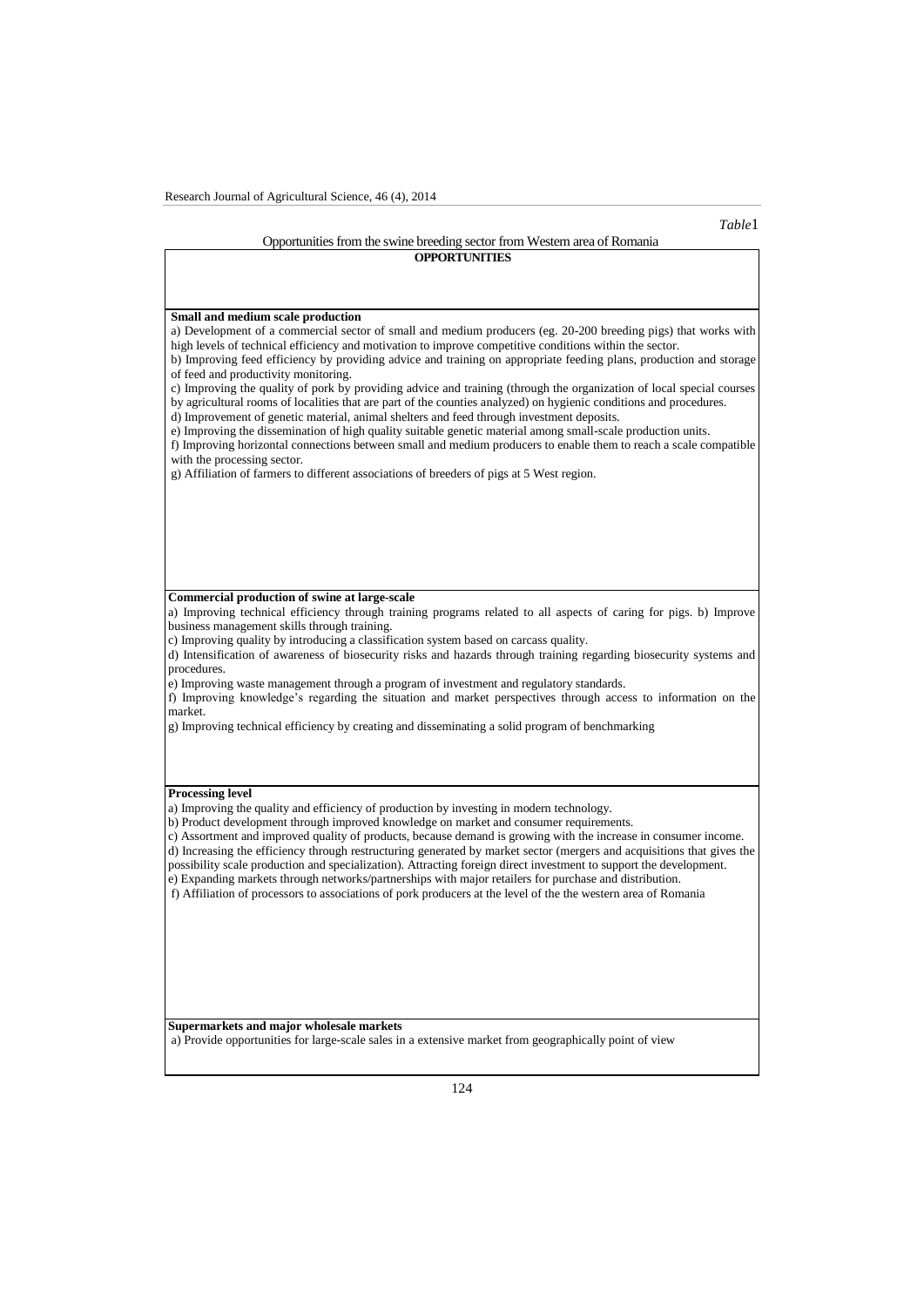### *Table 2*

### Risks from the swine breeding sector from Western area of Romania

| <b>RISKS</b>                                                                                                                                                                                                                                                                                                                                                                      |
|-----------------------------------------------------------------------------------------------------------------------------------------------------------------------------------------------------------------------------------------------------------------------------------------------------------------------------------------------------------------------------------|
| Small and medium scale production<br>a) Lack of alternative employment opportunities in rural areas impedes restructuring of farms.<br>b) Acceptance of low quality products (street markets) can undermine the efforts of to raise standards of pork<br>production sector.<br>c) Grant for slaughter potentially disadvantaging farmers who do not have own slaughter facilities |
| Commercial production of swine at large-scale<br>a) Further market penetration by foreign suppliers.<br>b) The outbreak of epidemics. -in 2007 appearance of swine fever in Timis and Arad County<br>c) Lack of investment for the development of sector.<br>d) Failure to accomplish the requirements of the Acquis (quality, hygiene, animal welfare etc).                      |
| <b>Processing level</b><br>a) Chains of retailers establish the quality and quantity; domestic industry can not meet these requirements, and<br>increasing import penetration.<br>b) Increase the consumer trends of consumption for products with a low fat content.<br>c) High proportion of pork consumption achieved by sacrificing at home.                                  |
| Supermarkets and major wholesale markets<br>a) They import products increasingly more if they can not get from sources in the counties of western area in<br>sufficient quantities and qualities                                                                                                                                                                                  |

## **CONCLUSIONS**

We believe that improving the quality of pork by providing advice and training (through the organization of local special courses by agricultural of localities that are part of the counties analyzed) on hygienic conditions and procedures could play an important role in swine breeding sector development.

Possible risks in this area could be considered also the acceptance of low quality of products (street markets), this fact can undermine the efforts of raising standards of pork production while subsidies provided by the state for slaughter will disadvantage farmers who will not have their own slaughter facilities.

## **BIBLIOGRAPHY**

- 1. BLAIR L.A. şi col., Swine production and management, Agriculture Canada, Publication 1442 E/ 1984
- 2. COROIU I., şi colab., Tehnici utilizate în aprecierea şi creşterea suinelor, Editura Risoprint, Cluj-Napoca, 2002
- 3. CUC AURELIA, ROŞU I., POTECEA V., Creşterea porcinelor de la A la Z, Editura Agrotehnica, Bucureşti, 2006